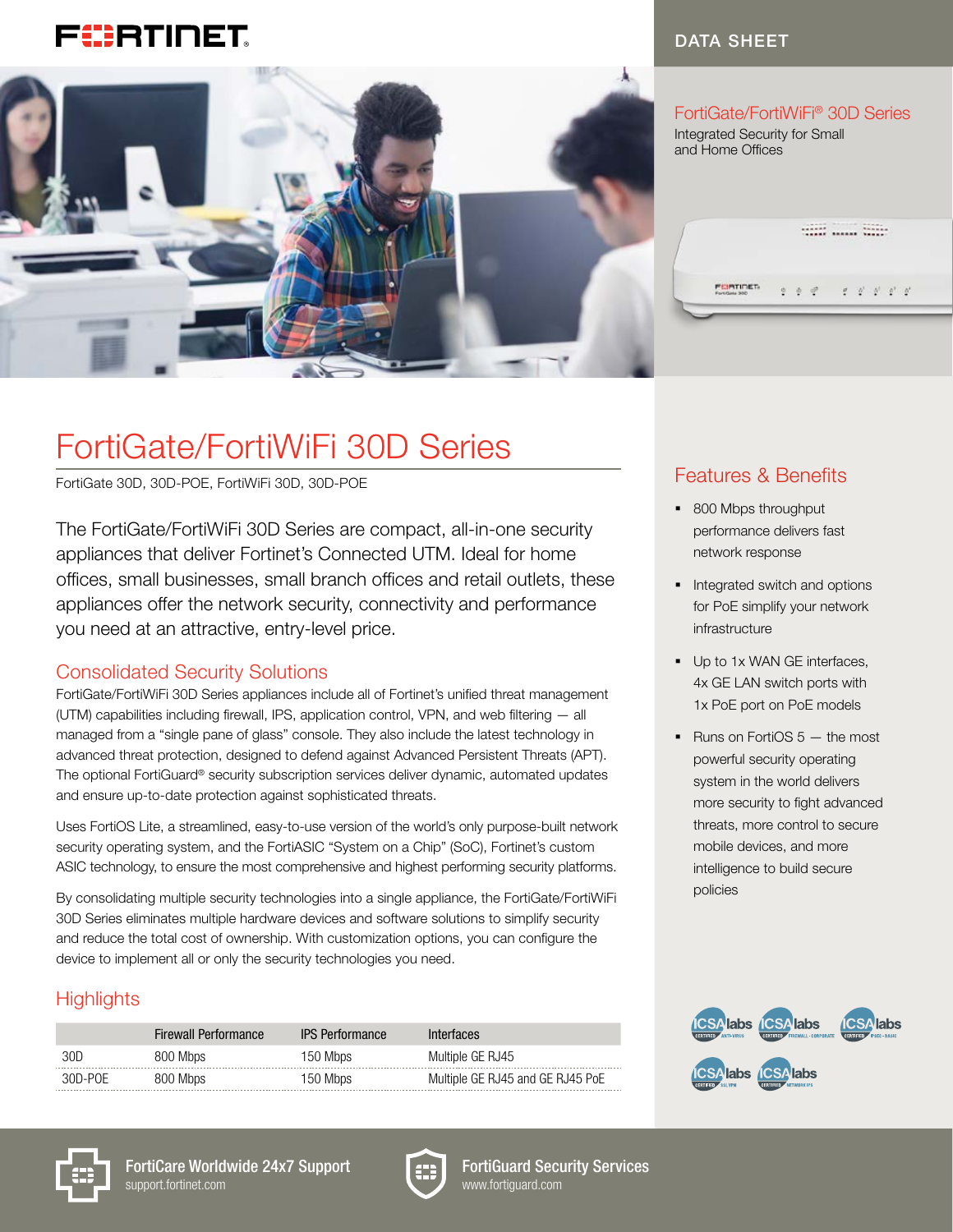## HARDWARE

## FortiGate 30D FortiWiFi 30D





4. USB Management Port

### Powered by FortiASIC SoC2

- § Combines a RISC-based CPU with Fortinet's proprietary FortiASIC™ content and network processors for unmatched performance
- Simplifies appliance design and enables breakthrough performance for smaller networks
- § Supports firewall acceleration across all packet sizes for maximum throughput
- Delivers accelerated UTM content processing for superior performance and protection
- § Accelerates VPN performance for high speed, secure remote access

#### Install in Minutes with FortiExplorer

The FortiExplorer™ wizard enables you to easily and quickly set up and configure FortiGate and FortiWiFi platforms with easy-to-follow instructions. The application runs on Windows, Mac OS X desktops and laptops as well as popular mobile devices. Simply connect to the appropriate USB port on the appliance, and be fully protected in minutes.

#### 3G/4G WAN Connectivity

The FortiGate/FortiWiFi 30D Series includes a USB port that allows you to plug in a compatible third-party 3G/4G USB modem, providing additional WAN connectivity or a redundant link for maximum reliability.

#### Compact and Reliable Form Factor

Designed for small environments, you can place it on a desktop or wall-mount it. It is small, lightweight yet highly reliable with superior MTBF (Mean Time Between Failure), minimizing the chance of a network disruption.

#### Superior Wireless Coverage

A built-in dual-band, dual-stream access point with internal antennas is integrated on the FortiWiFi 30D and provides speedy 802.11n coverage on both 2.4 GHz and 5 GHz bands. The dualband chipset addresses the PCI-DSS compliance requirement for rogue AP wireless scanning, providing maximum protection for regulated environments.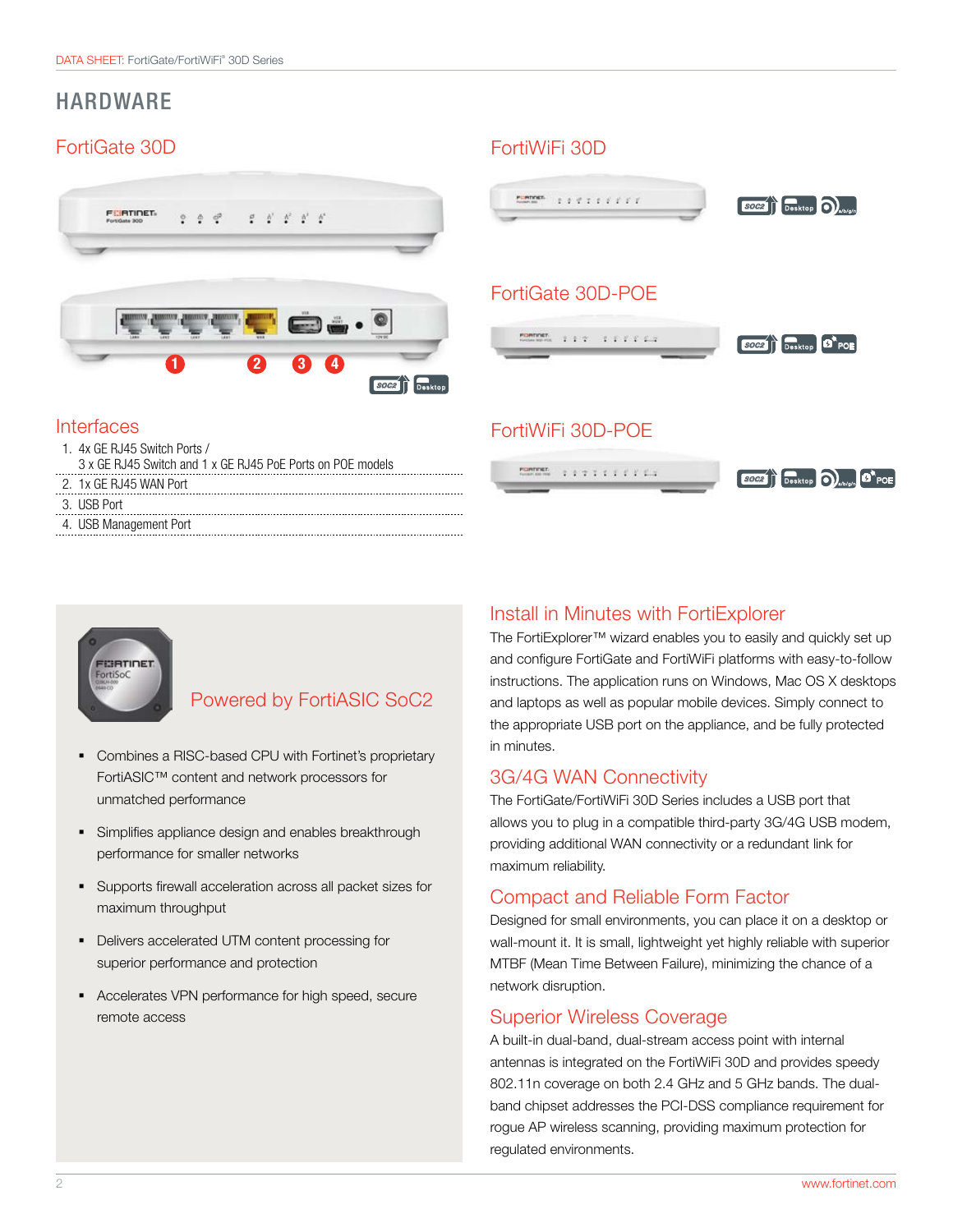## **SOFTWARE**

|                                | @   C       Threat Roac Falled Connection Attempts     Threat: Falled Connection Attempts   Ast (mar) |                                                    |                                                 |                         | 0   ENiche 1 Not 14 hors O                                                                                  |
|--------------------------------|-------------------------------------------------------------------------------------------------------|----------------------------------------------------|-------------------------------------------------|-------------------------|-------------------------------------------------------------------------------------------------------------|
| 10 bulletief                   | Summary of Falled Concretive Athenum                                                                  |                                                    |                                                 |                         |                                                                                                             |
| 1 Bacus                        | <b>Timed books AID</b><br>--                                                                          |                                                    |                                                 |                         |                                                                                                             |
| in this resonance              | Bookers, 188<br><b>State</b>                                                                          |                                                    |                                                 |                         | <b>IX Summer Hillsman</b><br><b>DE Insuran Anniver</b>                                                      |
| $-1$ Deuries                   | <b>True Facture: Last U415xx5.</b>                                                                    |                                                    |                                                 |                         |                                                                                                             |
| · Applications                 | 10 Street                                                                                             |                                                    |                                                 |                         |                                                                                                             |
| - 1 Calval Associatements      | <b>In four a</b>                                                                                      |                                                    |                                                 |                         |                                                                                                             |
| + Sustinations                 |                                                                                                       |                                                    |                                                 |                         |                                                                                                             |
| - <b>Reck Stine</b>            |                                                                                                       | <b>HERE</b><br>--                                  | All and<br>-<br>$\sim$                          | $-46$<br>-<br>-         | $10 - 10$<br>-<br>$-1$<br>-                                                                                 |
|                                | Some Detroites Section                                                                                |                                                    |                                                 |                         |                                                                                                             |
| - Hd Engineers                 | Deathsalton                                                                                           |                                                    |                                                 |                         | Cristian Stierface (Treat Score   Difution/Allywort   Deserors (Woches/Allcores) - Ryles (Sent/ Receive) (L |
| 1 Separa Crento                | <b>Bill and an inch die</b>                                                                           |                                                    | <b>NO. 13</b><br>$n = 11$                       |                         | 46 11<br>28.5.                                                                                              |
| - Agent Liquid<br><b>COMPA</b> | <b>REGISTALIZER</b>                                                                                   |                                                    |                                                 | Edit Application Server | 0.55<br><b>Africa</b>                                                                                       |
| -+ Partitionships              | <b>KALLIGANAM</b>                                                                                     |                                                    |                                                 |                         |                                                                                                             |
| # El wtwo's                    | # additional Chevrolet communication of p. Terror                                                     |                                                    | <b>Autour</b>                                   |                         | (View Aspitables Significant)                                                                               |
| <b><i><i>Carto</i></i></b>     | <b>Rivervia, Nelsquerit nel 2008 NL 212, 1942</b>                                                     | CARINING                                           | <b>PAPINE M ANDFURNAL</b>                       | $2 \times 10$           |                                                                                                             |
| <b>Kulk Advise</b>             | THE AMERICAN PHOTOGRAPHS, FIND CASE CASE AND A RESIDENCE.                                             |                                                    |                                                 |                         |                                                                                                             |
| <b>ST CHARMAN</b>              | WE 934 213 547 36                                                                                     | Categories                                         |                                                 |                         |                                                                                                             |
| <b>A 18 Hollar</b>             | <b>BC and Job set as</b>                                                                              | <b>B</b> Service                                   | <b>ID</b> Santa                                 | <b>Romeda Asiassi</b>   | MIR                                                                                                         |
|                                | THE 44 356 ALL FE<br><b>Mar Jon at H</b>                                                              | <b>G</b> Business                                  | Garwini Johannes                                | <b>Backd Moska</b>      | <b>D. Statuarana</b>                                                                                        |
|                                | THE U.S. 200, ALL 14                                                                                  |                                                    |                                                 |                         |                                                                                                             |
|                                | Hendauson is prominent.                                                                               | <b>Q</b> Claud IT                                  | <b>Between Barvine</b>                          | Disneys Barbug          | Mich. Officers                                                                                              |
| <b>Bischer</b>                 | Pleat networking to 26, 251 Bill                                                                      | Calubaration                                       | <b>POP</b>                                      | <b>Uledaful</b>         | <b>All-Dillar Kinsen</b><br>Annividuos                                                                      |
| <b>Poley &amp; Oljarto</b>     | <b>HEAV.NL101.17</b>                                                                                  | <b>IR dreat</b>                                    | Prints                                          | Visia/Auto              |                                                                                                             |
| <b>Security Probles</b>        | <b>REALISTICITY</b>                                                                                   |                                                    |                                                 |                         | <b>O</b> M Other Installeris<br>Realisations                                                                |
| <b>VIRGIN</b>                  | <b>WEBS.222.06.42</b>                                                                                 |                                                    |                                                 |                         |                                                                                                             |
|                                | <b>WI 48,100,000 MM</b>                                                                               | <b>Apartistus Countiles</b>                        |                                                 |                         |                                                                                                             |
| <b>ERAY &amp; Edward</b>       | West and lots and                                                                                     | <b>B. common CA Add Supportunity</b>               |                                                 |                         |                                                                                                             |
| MAN OUL A LACHE                | <b>ISBN 06-04-57</b>                                                                                  |                                                    |                                                 |                         | <b>Action</b>                                                                                               |
| <b>WITH A DWIGHT CONTINUES</b> | <b>GENERAL MAINS</b>                                                                                  | <b>Audiomina Symmetre</b><br><b>Georgeny</b>       |                                                 | O nnw                   |                                                                                                             |
| Ling & Seport.                 | <b>Illino Art Are and</b>                                                                             | <b>BAY</b>                                         |                                                 | <b>Whening Schools</b>  |                                                                                                             |
|                                |                                                                                                       | <b>CE GASES BACK, FOR ACCORD</b>                   |                                                 | Colleboration           | AC INNS                                                                                                     |
|                                |                                                                                                       | <b>/6</b> George Boss, File Glassical              |                                                 | Colaboration            | di trock                                                                                                    |
|                                |                                                                                                       | of Geogle Bock, File Lanuar                        |                                                 | Gristorina              | di son                                                                                                      |
|                                |                                                                                                       |                                                    |                                                 |                         |                                                                                                             |
|                                |                                                                                                       | Outlook                                            |                                                 |                         |                                                                                                             |
|                                |                                                                                                       | <b>RETAIN</b> Ones Interested of Cloud Approachers |                                                 |                         |                                                                                                             |
|                                |                                                                                                       | <b>COLLE</b> Allow will Leg (TAS Buffy)            |                                                 |                         |                                                                                                             |
|                                |                                                                                                       |                                                    | Analyzement Personal for HTTP based Approximate |                         |                                                                                                             |
|                                |                                                                                                       |                                                    |                                                 |                         |                                                                                                             |
|                                |                                                                                                       | Apply.                                             |                                                 |                         |                                                                                                             |
|                                |                                                                                                       |                                                    |                                                 |                         |                                                                                                             |

FortiOS Managment UI — FortiView and Application Control Panel

#### FortiOS

FortiOS helps you protect your organization against advanced threats, configure and deploy your network security faster and see deep into what's happening inside your network. It enables organization to set up policies specific to types of devices, users and applications with industry-leading security capabilities. FortiOS leverages custom FortiASICs and the Optimum Path Processing architecture of FortiGate to deliver 5 times faster throughput performance. In essence, FortiOS delivers:

- **Comprehensive Security**  $-$  Control thousands of applications and stop more threats with NSS Labs Recommended IPS, sandboxing, VB100 certified antimalware and more.
- **Superior Control and Visibility**  $-$  Stay in control with rich visibility over network traffic, granular policy control, and intuitive, scalable security and network management.
- **Robust Networking Capabilities** Optimize your network with extensive switching and routing, high availability, WAN optimization, embedded WiFi controller, and a range of virtual options.

For more information, please refer to the FortiOS data sheet available at www.fortinet.com

## **SERVICES**

#### FortiGuard™ Security Services

FortiGuard Labs offers real-time intelligence on the threat landscape, delivering comprehensive security updates across the full range of Fortinet's solutions. Comprised of security threat researchers, engineers, and forensic specialists, the team collaborates with the world's leading threat monitoring organizations, other network and security vendors, as well as law enforcement agencies:

- **Real-time Updates** 24x7x365 Global Operations research security intelligence, distributed via Fortinet Distributed Network to all Fortinet platforms.
- **Security Research** FortiGuard Labs have discovered over 170 unique zero-day vulnerabilities to date, totaling millions of automated signature updates monthly.
- Validated Security Intelligence Based on FortiGuard intelligence, Fortinet's network security platform is tested and validated by the world's leading third-party testing labs and customers globally.



For more information, please refer to http://forti.net/guard

#### FortiCare™ Support Services

Our FortiCare customer support team provides global technical support for all Fortinet products. With support staff in the Americas, Europe, Middle East and Asia, FortiCare offers services to meet the needs of enterprises of all sizes:

- **Enhanced Support**  $-$  For customers who need support during local business hours only.
- **Comprehensive Support** For customers who need aroundthe-clock mission critical support, including advanced exchange hardware replacement.
- **Premium Services** For global or regional customers who need an assigned Technical Account Manager, enhanced service level agreements, extended software support, priority escalation, on-site visits and more.
- **Professional Services**  $-$  For customers with more complex security implementations that require architecture and design services, implementation and deployment services, operational services and more.
	- For more information, please refer to http://forti.net/care